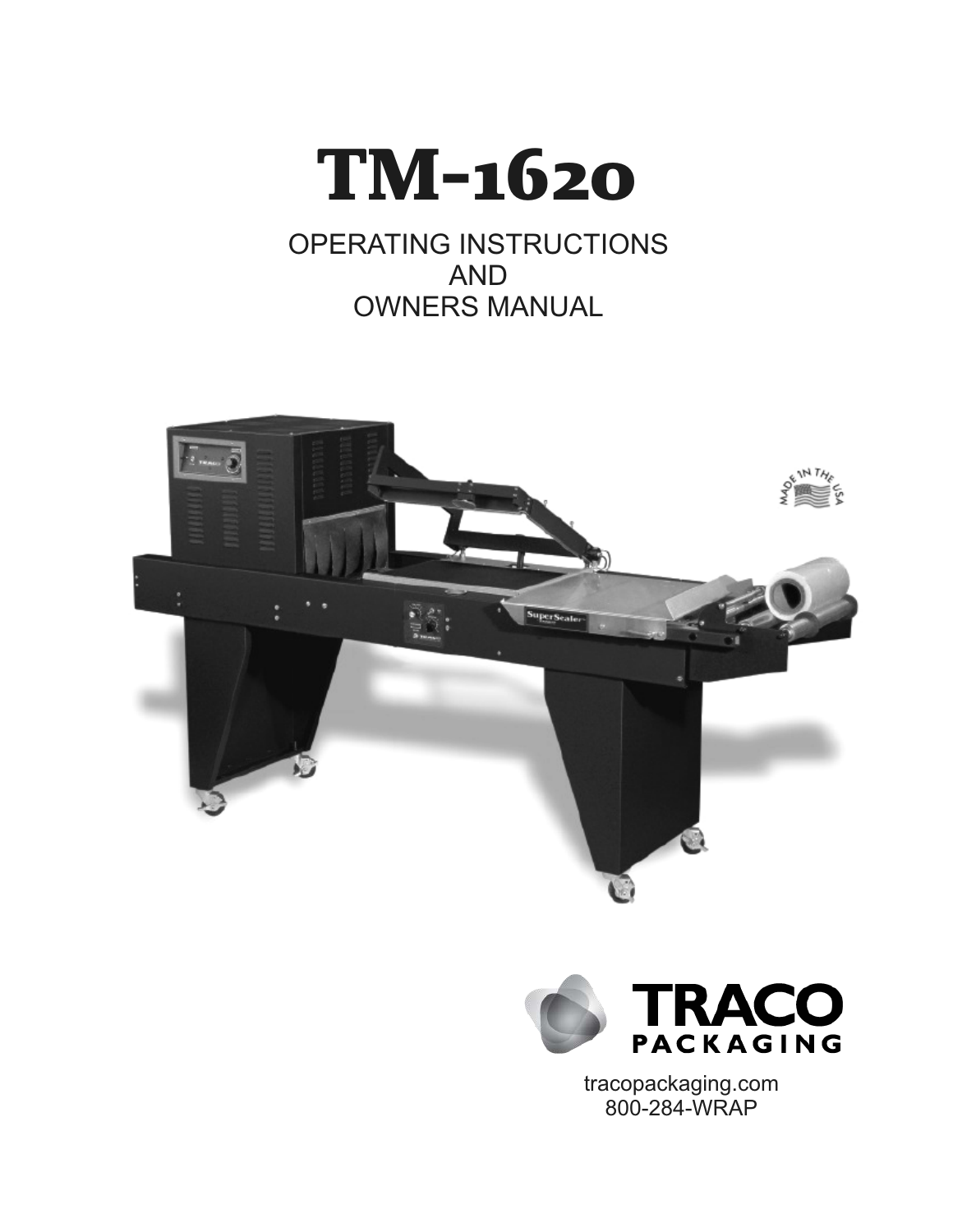

620 SOUTH 1325 WEST – OREM, UT. PHONE 800-284-WRAP (9727)

# **IMPORTANT: READ ALL INSTRUCTIONS BEFORE OPERATING EQUIPMENT**

Your Traco L-Bar Sealer and Tunnel was carefully inspected to production standards and thoroughly tested for performance before being packed for shipment. Upon acceptance by the carrier, he assumed responsibility for safe arrival. If you received this product in a damaged condition, apparent or concealed, claim for damage must be by you upon the carrier. Instruction for the handling procedure is outlined on each carton. If you should experience any difficulty, call the distributor or Traco Customer Service for assistance.

#### **GENERAL**

All TM-1620 L-Bar Sealer and Tunnel Models are equipped with an electronically timed temperature compensated sealing cycle. The sealing cycle setting will be determined by the type and thickness of film being used. The timer control knob on the control panel is used to control the sealing cycle. **There are three factors in achieving a satisfactory seal; pressure, time or dwell, and temperature.** 

#### **SET-UP INSTRUCTION**

Model TM-1620 Shrink Systems are complete with an L-Bar Sealer and Shrink Tunnel combined into a single compact unit. Shipment is made on a skid with the tunnel placed under the L-Bar Sealer.

The tunnel chamber is positioned on the base unit over the belt and rests on the flanges of the plate.

Before connecting the power cords to the electrical sources be sure that the voltage and amperage on the rating plate of the sealer corresponds with the incoming power lines. **IMPROPER VOLTAGE WILL DAMAGE THE UNIT ELECTRICALLY.** 

## **GENERAL ELECTRICAL:**

Two grounded 110/120 Volt circuits with minimum 20 ampere capacity are required to operate the shrink pack system. One circuit provides power for the L-Bar Sealer and the other circuit provides power to the Shrink Tunnel section.

#### **CAUTION:**

Installation and operation of Traco equipment must be in compliance with all applicable electrical and safety standards. The equipment is designed for industrial use by qualified personnel only. Depending on the type of film being used and the environmental factors in locating the equipment, it may be necessary to provide positive ventilation in the packaging area.

## **PRELIMINARY ADJUSTMENTS - L-BAR SEALER SECTION**

After assembly and locating the machine, place the roll of centerfold film on the film rollers with the open end facing toward the operator. The film should be positioned on the rollers so that 1 1/2" to 2" is available for selvage across the front of the sealing area.

To secure proper tension on the film, use the film brake located on the back of the film cradle. Turn the thumb screw clockwise to increase tension. Use minimum tension for easy film release.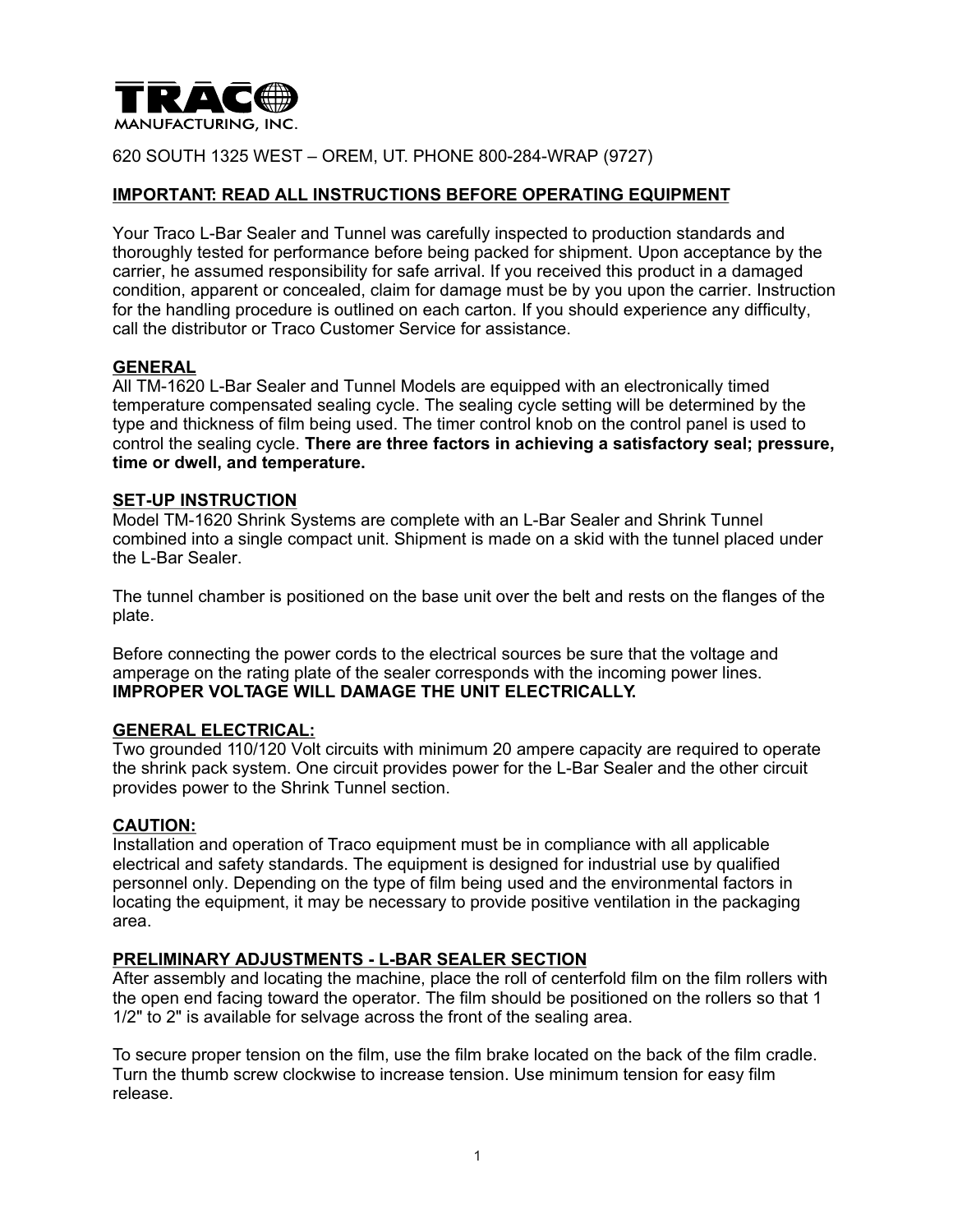Once the brake is set place the top layer of the centerfold film over the package loading platform and the bottom layer under the platform. Adjustment of the platform allows for narrower packages. This adjustment is accomplished by lifting the package slide rod under the platform (on the front side) and sliding the platform to the desired position, after which the package slide rod is returned to the locked position.

Adjust the height of the sealing platform (elevator) so that the seal is at the desired height on the package. Adjustment is accomplished by turning the knob below the machine on the center of the sealer.

Adjust the time / temperature cycle to a preliminary setting of "1" on the control panel scale. This setting may require further adjustment depending upon the type and thickness of film being used. For best component life ALWAYS USE THE MINIMUM SETTING THAT WILL PROVIDE A SATISFACTORY SEAL.

# **NOTE:**

If film used is PVC or polyethylene, it is recommended that the element wire be covered with either 3 mil Teflon tape 1/2" wide or a Teflon sleeve. Remove the film clamps if sleeve is chosen.

At the back of the sealing arm is an eccentric cam which starts the sealing process by depressing the micro switch as the sealing arm is brought to sealing position. This is to happen when the seal arm is approximately 1/16" above the seal pad. To adjust the cam bring the arm slowly toward the seal position. If there is a gap of over 1/16" (approx.) between the seal pad and sealing arm when the cam trips the micro switch, rotate the cam away from the micro switch. If there is less than 1/16" (approx.) between the seal pad and sealing arm, rotate the cam to actuate the micro switch at 1/16" (approx.) above seal pad.

## **OPERATION**

There are three steps in creating the package on a shrink packaging system.

1.) The item is inserted between centerfold film on the package loading platform and moved to the sealing platform of the L- Bar Sealer.

2.) The sealing arm is lowered to the sealing position.

3.) Upon completion of the sealing cycle the package is now sealed in loose film. The package is now passed under the sealing arm and into the shrink tunnel.

## **PERFORATOR**

A perforator is provided at the film roll holder. The perforator permits trapped air to escape from the package during the heat shrink process. Adjust the perforator to assure that it is penetrating the film.

For films with more resistance to tear, a hot hole punch or electric punch is recommended.

## **MAGNETS**

Magnets are positioned to allow for even pressure during the seal cycle. Once the cycle is completed, the magnets will release and allow the sealing arm to return to the up position. Check to insure that the latch plates seat firmly on the magnets during the sealing cycle.

## **POWER TAKE-AWAY CONVEYOR (optional)**

The power take-away conveyor moves the package away from the sealing area when the cycle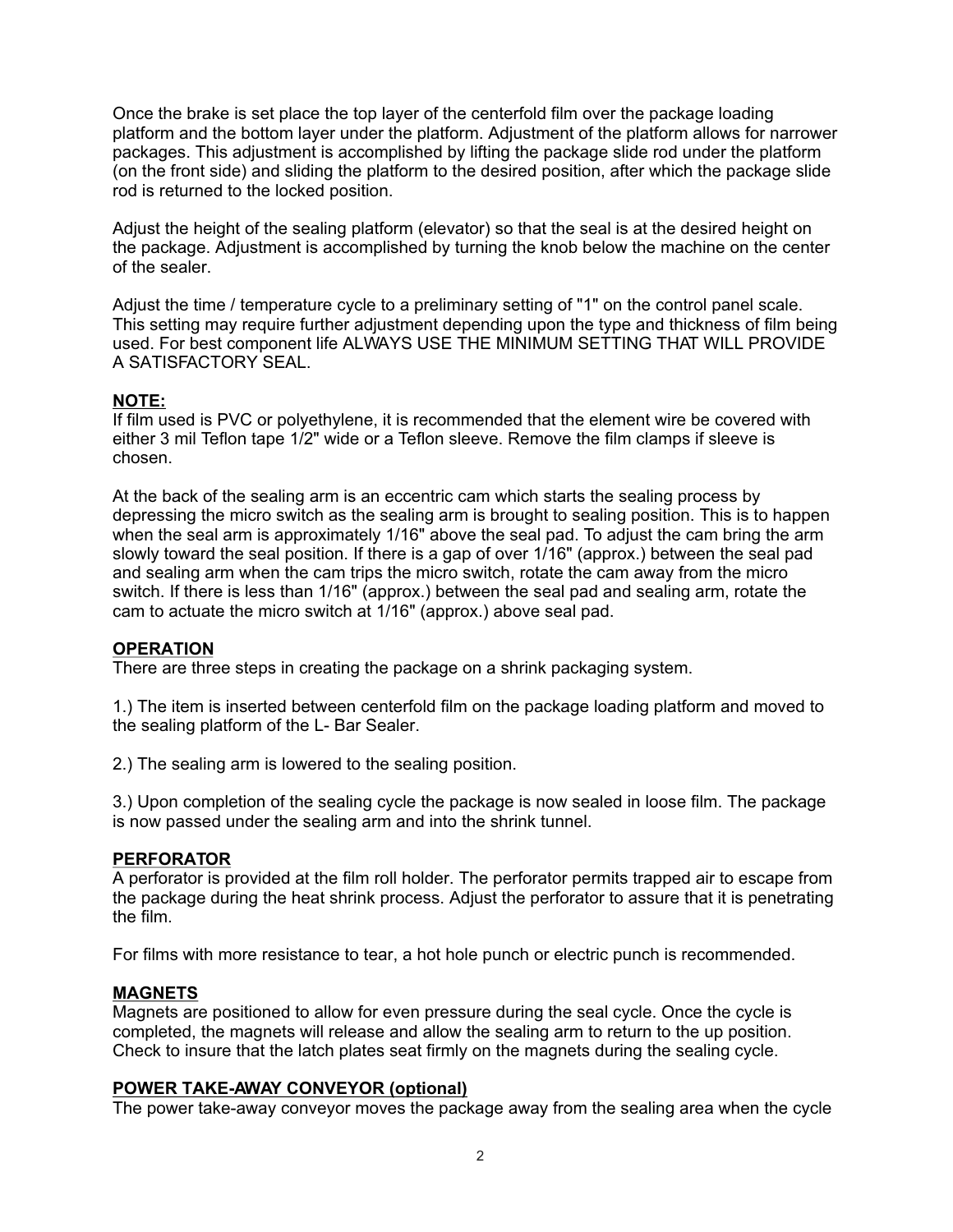is finished. The conveyor knob on the control panel adjusts the amount of time the conveyor belt will run.

## **FINAL ADJUSTMENT**

Make a trial seal. If the trial seal is strong and the film cleanly separated, reduce the sealing cycle time slightly and make another trial seal. Component life will be extended and production will be maximized by using the lowest sealing cycle time and heating element setting that will provide a satisfactory seal. If the trial seal is not strong and clean-cut, increase the sealing cycle time in small increments. Some films will seal better at a longer sealing cycle time. Check with film supplier to determine the best combination for the film being used.

The combination of electronically timed sealing cycle with temperature compensation provides the greatest possible flexibility in adjusting the "L" easier to meet the requirements of the particular film being used. The Traco Model TM-1620 Sealer is designed for operation with the controls set for optimum sealing cycle time and element temperature.

## **CAUTION:**

Sealing elements must be properly installed with the tension spring fully compressed. Failure to follow these instructions will result in damage to electronic components in the temperature compensator.

## **MAINTENANCE INSTRUCTIONS**

## **ELEMENTS:**

The heating elements require periodic replacement. Frequency of replacement will be determined by the type of film being used, care in cleaning, and the time / temperature setting.

To replace heating elements first disconnect power supply and allow sealing arm to cool. Remove the broken heating element from tension assembly and from ground connection at opposite end. Replacement is Part No. NW-SPL. Use of any other wire may effect transformer and / or component life.

Pre-stretch the heating element wire to remove kinks and bends. Insert the end of the heating element wire into the tension assembly so that the end is flush with the side of the shaft. Tighten the retaining screw. With the tension spring fully compressed bring the element across the sealing arm and clockwise around the grounding screw, tighten the grounding screw.

A spare set of L-Bar Sealer heating elements and fuses are included with the machine.

## **SEAL PADS:**

Two layers of Teflon tape (10 mil) cover the seal pad, 2" wide tape on the bottom, 1/2" wide on the top. Replace the 1/2" wide tape when wear or burn through is apparent to avoid damage to the 2" tape or pad. Teflon tape 1/2" wide is placed over the seal pad. This tape should be replaced as necessary to avoid damage to the seal pad.

## **NOTE:**

Setting the time / temperature cycle too high will cause rapid burn through and require excessive replacement of Teflon tape.

## **ELECTRICAL COMPONENTS:**

Access to the electrical components is accomplished by first moving the package loading platform and then removing the screws in the plate over the control panel. No routine maintenance is required in this section. ln case of malfunction, all components are easily checked and replaced by following standard electrical repair procedures. An electrical schematic is adhered to the underside of the panel.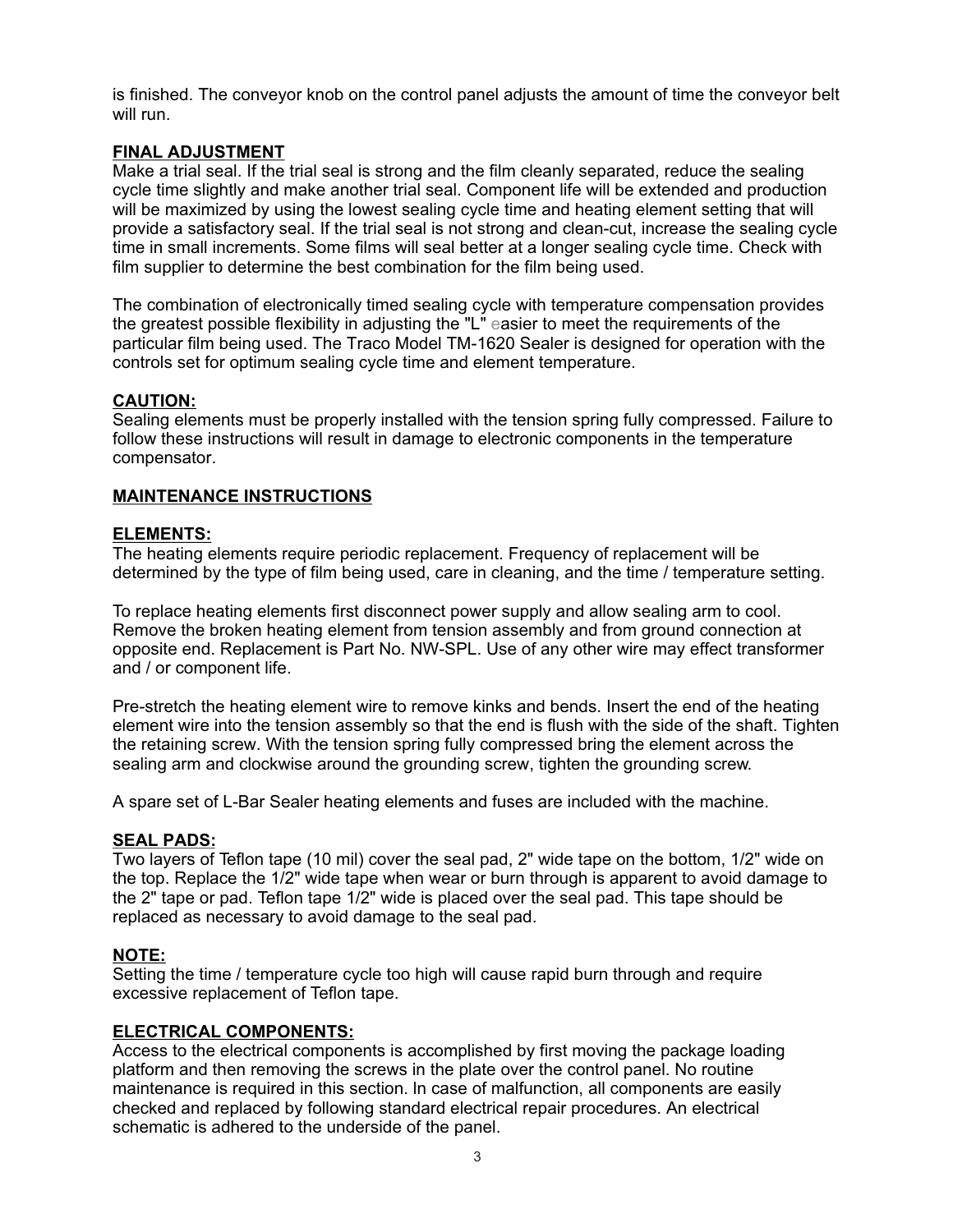# **MICRO-PROCESSOR:**

Your TM-1620 Series L-Bar Sealer is equipped with a solid state temperature controller that provides a constant heat pulse in the sealing elements regardless of the frequency of the machine cycle. This is essential in production packaging for effective and consistent seal. This unique impulse system eliminates readjustments of controls after initial setting and will extend the service life of sealing wire, silicone pads and Teflon covers.

The time / temperature dial range is factory set for normal operation with most commercial films. However, should a change in this range be required, internal adjustment of the maximum temperature and burn off are located on the lower right hand corner of the printed circuit board. The printed circuit board is located inside the electrical controls housing under the film separating tray.

## To adjust the maximum temperature range of the time / temperature dial, follow this procedure:

1.) Turn the internal temperature control adjustment on the printed circuit board to minimum (counter-clockwise).

2.) Set the time / temperature dial on the front panel to maximum.

3.) Observing the side seal wire at the tension pin, cycle the machine with the element micro switch, increasing (clockwise) the internal temperature adjustment on the printed circuit board, until the wire glows red at the hot spot. This setting will provide an effective time / temperature range for the dial.

4.) Return the time / temperature dial to zero.

## Setting the burn off temperature:

1.) Set the time / temperature dial on the front panel to zero.

2.) Turn the internal burn off control adjustment to minimum (counter clockwise).

3.) Close the burn off switch once and observe the sealing wires. They should glow red. If they do not, turn the internal burn off control up (clockwise) slightly and repeat the procedure until the proper (red glow) burn off temperature is achieved.

With these two adjustments completed, the unit is set for normal operation. The normal range can be increased on both the time / temperature and burn off control for unusual applications, but caution is recommended for maximum sealing wire service.

# **CONVEYOR TRACKING:**

Tracking is adjusted by the adjusting screws at the discharge end of the conveyor. The adjustments will permit the crown roller to move back and forth.

# **TROUBLE CHECKS**

Elements do not heat

1.) Check electrical current, plug, fuses etc.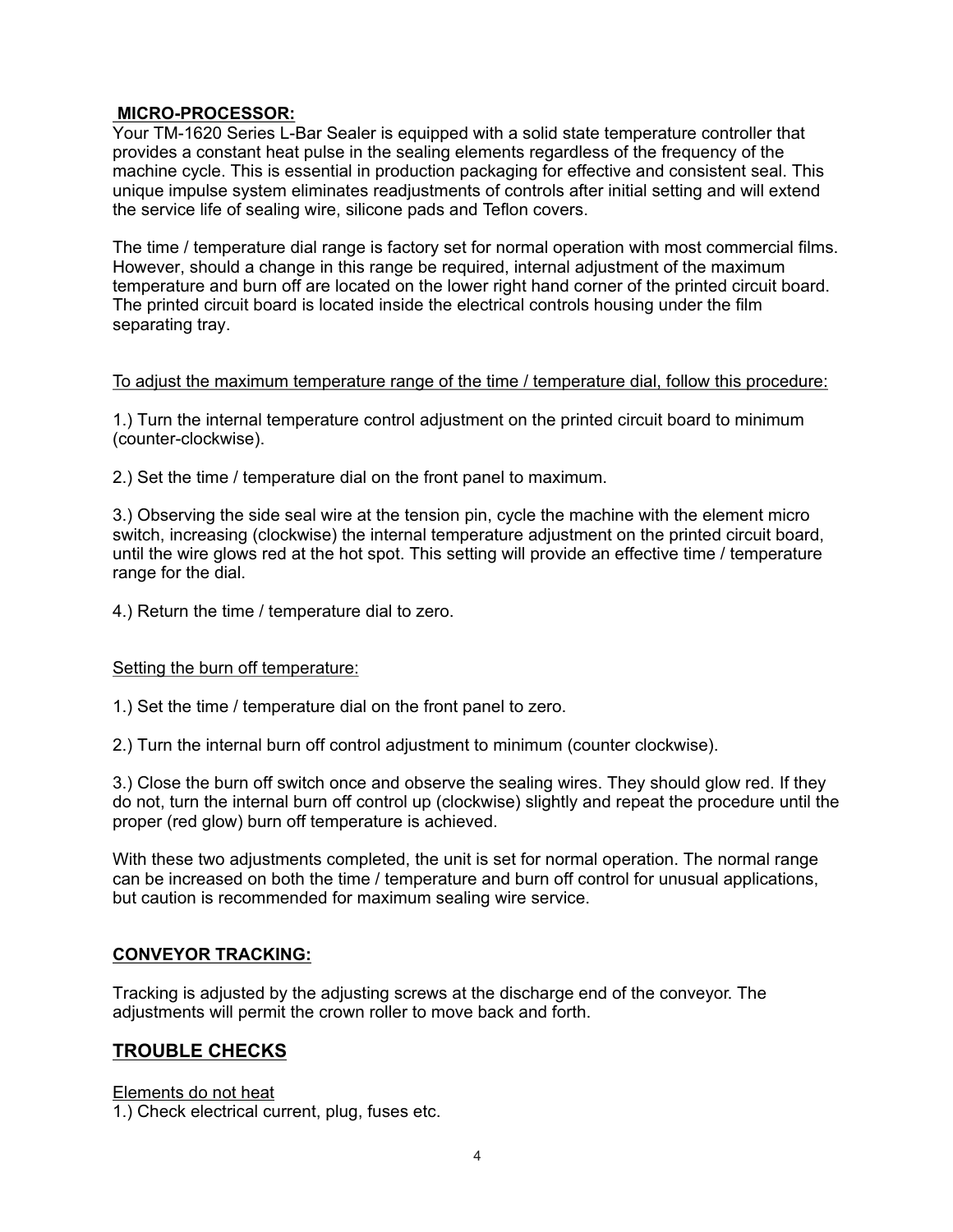2.) Depress micro switch manually. If sealer operates, check setting of the cam. If cam setting is correct check wiring of switch. If wiring is correct replace micro switch.

3.) Check for loose heating element connections.

4.) Check for broken heating elements or broken wires to heating elements.

5.) Check output of transformer. Replace if necessary.

# Machine operating intermittently.

1.) Check for loose connections.

2.) Replace micro switch.

Excessive heating element burnout's. 1.) Time / Temperature setting too high.

- 2.) Too rapid cycling.
- 3.) Tension assembly in-operative.

## Weak seals

1.) Micro switch activator not set properly. Elements should not be activated until sealing arm is completely in the down position.

- 2.) increase time / temperature setting in small increments.
- 3.) Eliminate stress on film when sealing arm is brought down.
- 4.) Dirty elements. Clean with stiff brush.

5.) Pressure on film is uneven between sealing arm and lower jaw. Replace Teflon tape and seal pad as necessary.

- 6.) Inadequate pressure during sealing cycle.
- A. Increase pressure during full period while buzzer sounds. (On units without magnets)
- B. Check adjustment of sealing pads.
- C. Check latch plates and magnets.
- D. Check insulator strip under heating element wire. Replace if grooved.

# **SHRINK TUNNEL SECTION**

# **GENERAL**

The Traco Model TM-1620 Shrink System is equipped with a Teflon mesh conveyor belt. Bottom heat to the belt is provided by hot air circulated under the belt. This provides positive shrink on the bottom of the package. The belt speed control is located on the L-Bar Sealer control panel.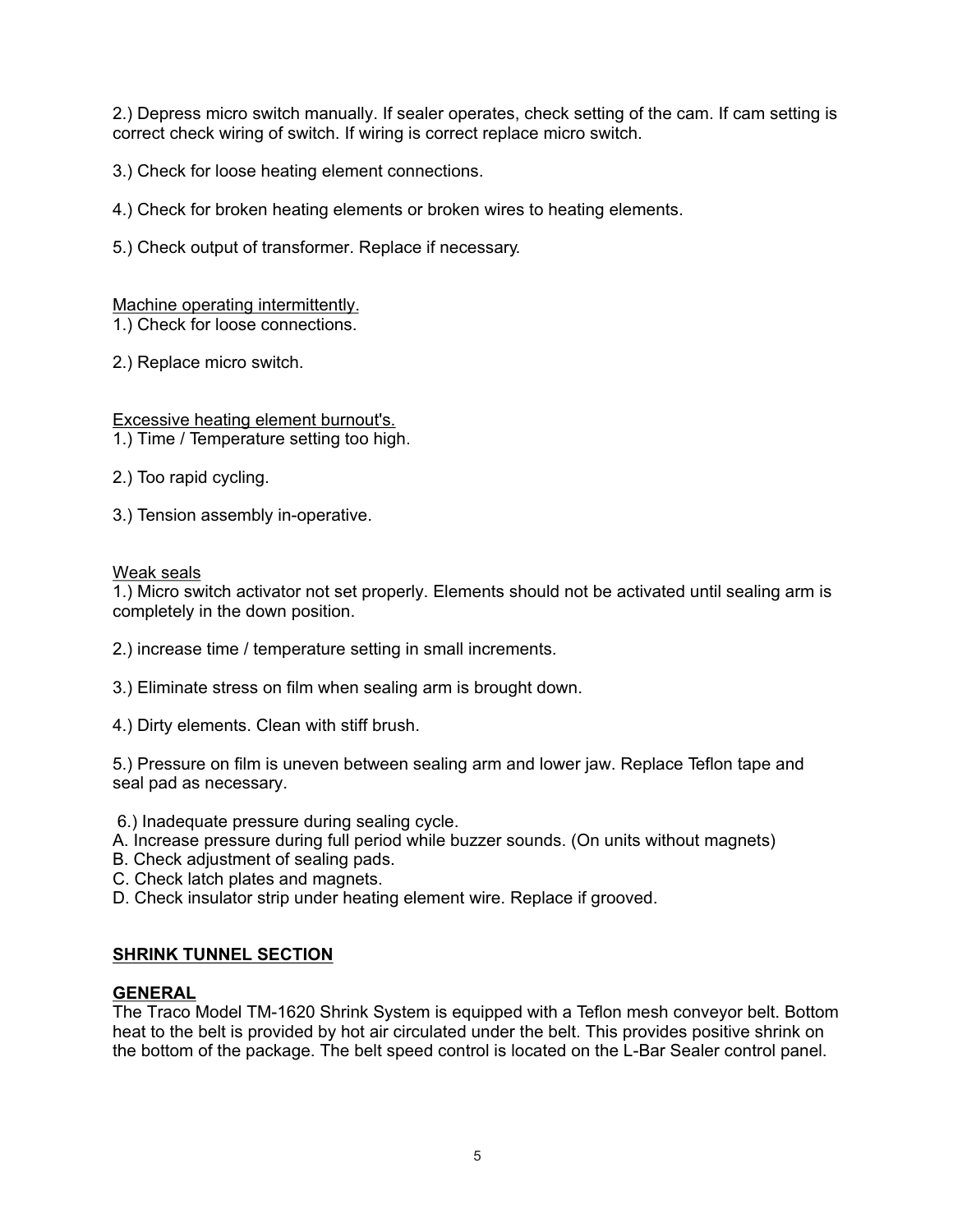# **CONVEYOR OPERATION**

Turn on master switch (control panel). This will start the conveyor motor. Adjust the conveyor speed control to midpoint on the dial.

## **CONVEYOR ADJUSTMENT**

The conveyor belt tracking can be adjusted by turning the hex adjusting bolts located on the ends of the side rails. The belt must be warm before making the adjustment. Minimum field adjustment is recommended and only if misalignment of the belt occurs.

**CAUTION:** Adjustment must be done carefully so as not to move conveyor belt to one side causing belt to fray against rails. Turn adjusting bolt only a fractional turn and wait for belt to realign. Excessive belt tension will cause component wear and shorten belt life.

## **SHRINK TUNNEL OPERATION**

Before applying electrical power to the tunnel, make sure the tunnel switch and thermostat (upper panel) are in the "off" position. Then apply power and turn the master switch "on". With the switch "on" the fan will be running.

**CAUTION:** If the fan is not running, turn the switch "off" and check for damage to the fan case or improper external wiring at the plug or wall receptacle.

The pilot light closest to the switch will glow when the switch is "on" indicating current flow.

Turn the thermostat to 225 degrees F. setting for normal room temperature, approximately 70 degrees F. The thermostat pilot light, located closest to the thermostat, will glow when the thermostat is turned up indicating the heating elements are on and heating. The tunnel requires 15 minutes to accumulate adequate heat for shrinking. After reaching operating temperature, this light will cycle on and off as the thermostat maintains the tunnel temperature.

After the initial package has been run through the heat shrink tunnel, the following adjustments may be made:

1.) Increase or decrease the thermostat setting.

2.) Increase or decrease the conveyor speed.

Due to the various types of shrinkable films, room temperatures and voltages, you may have to experiment with various temperatures and conveyor speeds, to get the desired shrink. Your film supplier is familiar with this type of equipment and will be helpful in determining the best settings for the film you are using.

## **OPERATING RECOMMENDATIONS**

When turning the tunnel "off", element life will be increased if the thermostat is "off" approximately 10 minutes before turning the master switch "off".

When turning the conveyor "off" first turn conveyor speed control "off" then turn the master switch "off". When restarting conveyor turn master switch "on" then adjust speed control knob to desired setting.

Properly operated, your *TRACO* Model TM-1620 will provide years of trouble free service.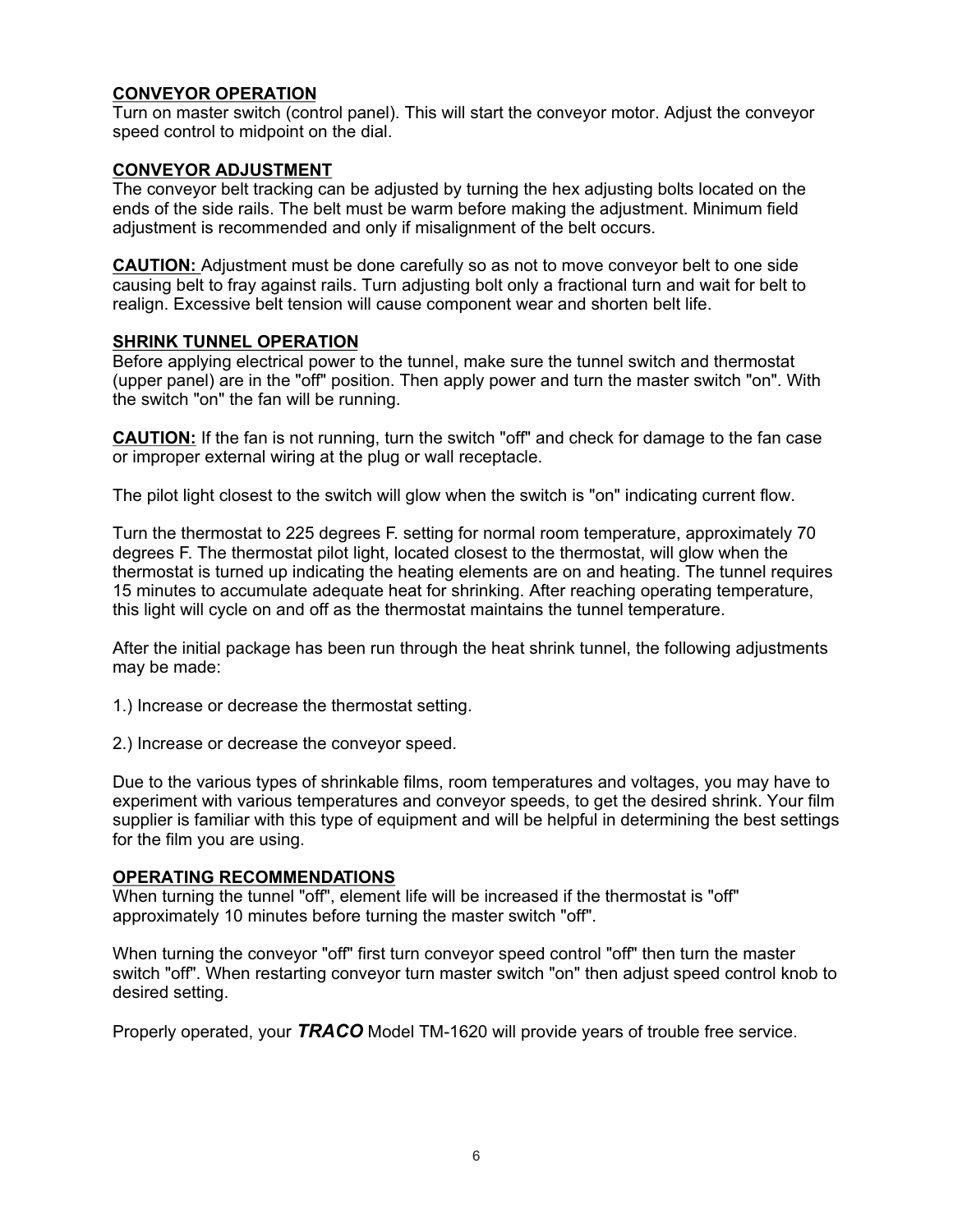